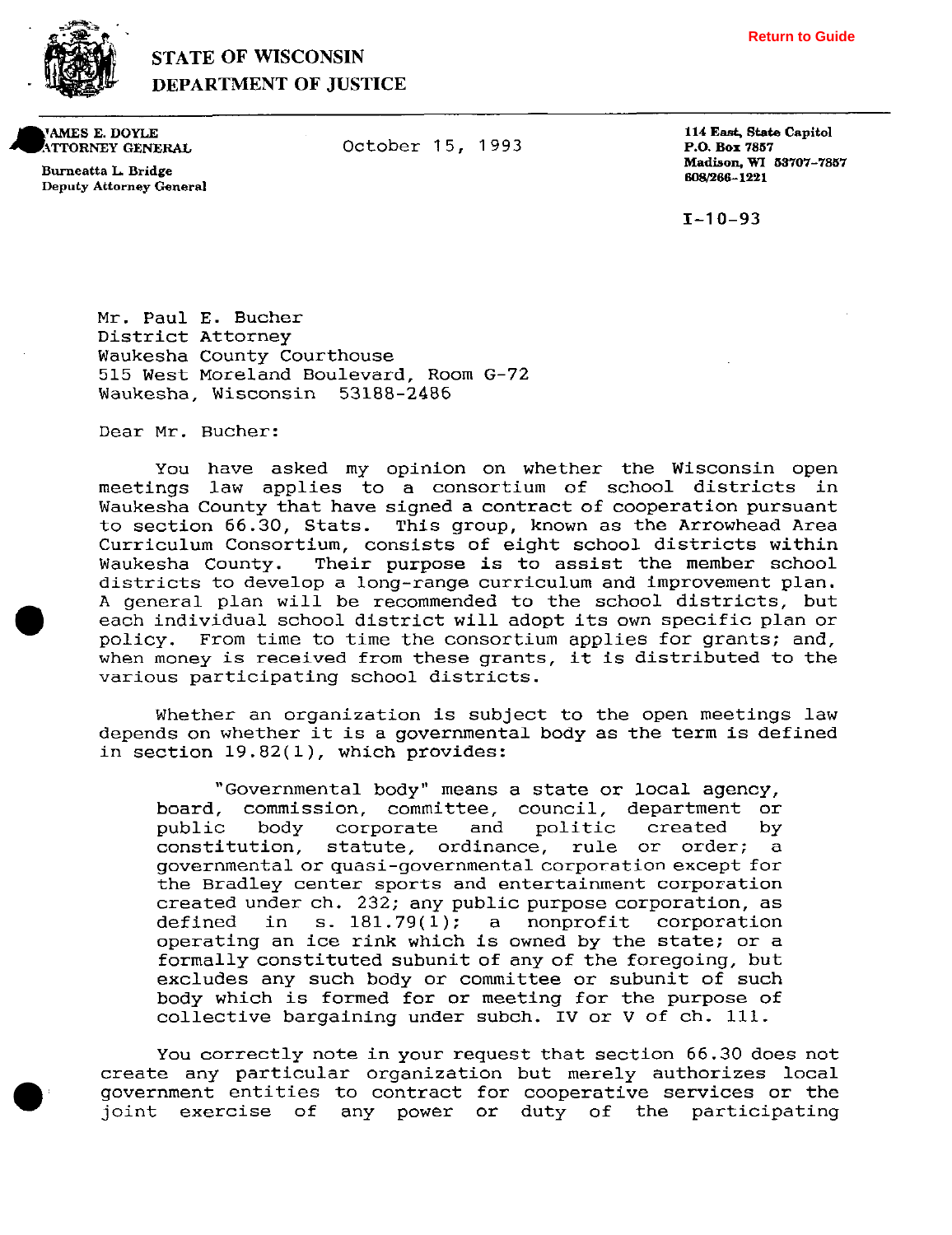Mr. Paul E. Bucher Page 2

governmental units. You note that the Arrowhead Area Curriculum Consortium was created in 1987 by a contract and that contract was recently extended to 1996.

Even though the Arrowhead Area Curriculum Consortium exists under a contract pursuant to section 66.30, each of the individual school districts must approve, authorize or ratify the contract<br>which actually creates the consortium. The courts generally have which actually creates the consortium. held that actions of governmental units which are calculated to bind those units to contracts are ordinances or orders of that governmental unit whether they are termed resolutions, ordinances or motions. They represent an exercise of the legislative power of the governmental unit. **See** Keiqley v. Bench, 90 Utah 569, 63 P.2d 262, 265 (1936): Boyer Fire Apparatus Co. v. Town of Bruceton, 16 Tenn. App. 143, 66 S.W.2d 210, 214 (1932). Other cases have held that a resolution is an order of a city. Certain Lots, etc. v. Town of Monticello, 159 Fla. 134, 31 So. 2d 905, 911 (1947); City of Pensacola v. Southern Bell Telephone Company, 49 Fla. 161, 37 S. 820, 824 (1905). It is my opinion that, under the reasoning of these cases, the Arrowhead Area Curriculum Consortium has been<br>created by an order of the participating school districts. It is created by an order of the participating school districts. therefore a "council" which was created by "order" and meets the statutory definition for governmental body.<br>My predecessor determined similar

predecessor determined similar contractual and/or<br>ve\_ventures\_to\_be\_covered\_by\_the\_open\_meetings\_law. In\_an cooperative ventures to be covered by the open meetings law. informal opinion to Fox and Johnson dated January 14, 1988 (copy enclosed), my predecessor opined that a side agreement to a collective bargaining agreement approved by a school board created a committee within the meaning of section 19.81(2). In an informal<br>opinion to Meekma dated May 20, 1988 (copy enclosed), my opinion to Meekma dated May 20, 1988 (copy enclosed), my predecessor opined that the Kenosha County Controlled Substances Unit, a consortium of law enforcement agencies formed to receive federal anti-drug abuse money, was created by the local governments because it was approved by resolution of the governing bodies of the units of government, and it was therefore a governmental body in its own right.

Although a contract entered into under section 66.30 for cooperative services or joint exercise of power may not always result in the creation of a governmental body, I conclude that in